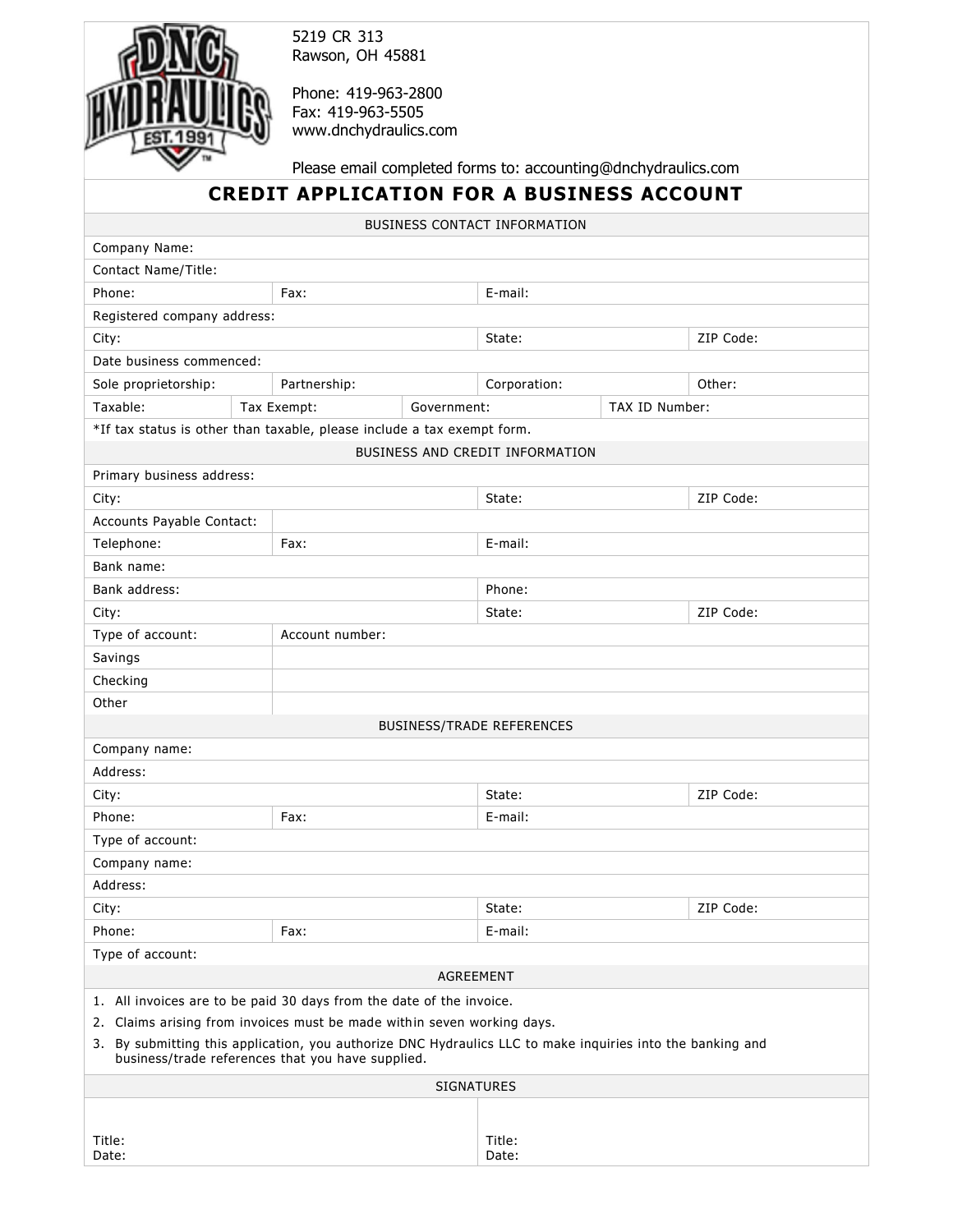

tax.ohio.gov



#### STEC B Rev. 3/15

# **Sales and Use Tax Blanket Exemption Certificate**

The purchaser hereby claims exception or exemption on all purchases of tangible personal property and selected services made under this certificate from:

DNC HYDRAULICS LLC

(Vendor's name)

and certifies that the claim is based upon the purchaser's proposed use of the items or services, the activity of the purchase, or both, as shown hereon:

*Purchaser must state a valid reason for claiming exception or exemption.*

Purchaser's name

Purchaser's type of business

Street address

City, state, ZIP code

Signature Title

Date signed

Vendor's license number, if any

Vendors of motor vehicles, titled watercraft and titled outboard motors may use this certificate to purchase these items under the "resale" exception. Otherwise, purchaser must comply with either rule 5703-9-10 or 5703-9-25 of the Administrative Code.This certificate cannot be used by construction contractors to purchase material for incorporation into real property under an exempt construction contract. Construction contractors must comply with rule 5703-9-14 of the Administrative Code.